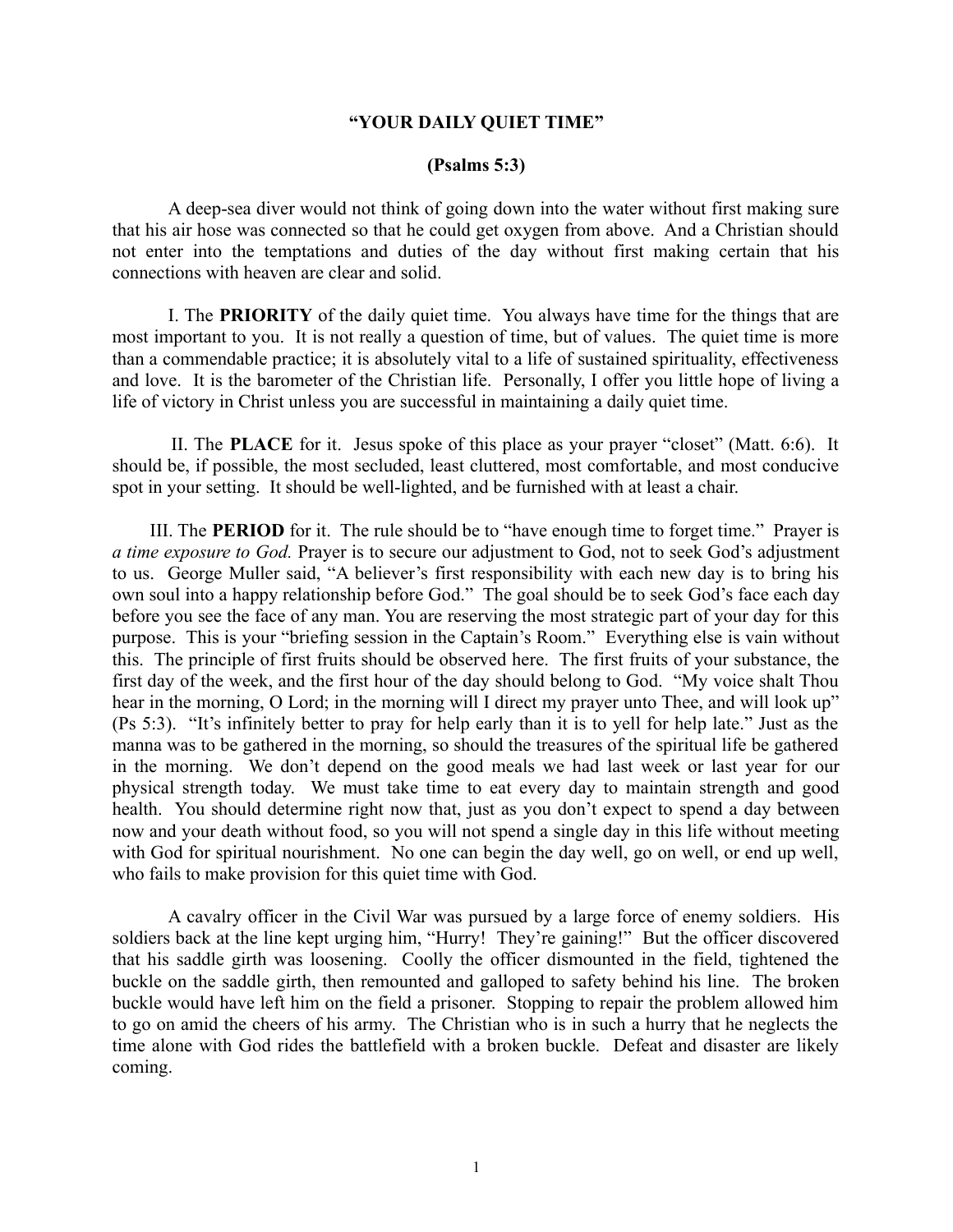In a Spanish art gallery, there is a painting which shows a laborer ploughing a field with a plough attached to a yoke of oxen. He has completed half the field, but he has gotten into a fresh furrow and knelt on his knees. His eyes are closed, and his hands are folded in prayer. Back in the distant background may be seen the spire of a church, which apparently has rung out the call to prayer. But there is something the laborer doesn't know. As he is on his knees, an angel from heaven has descended from the skies, picked up his plough, has completed one row, and is turning the oxen to plough the next row. Under the picture there is this caption: *NO TIME LOST.* When a person takes time to meet with God, he does not lose time — *he gains eternity*.

 IV. The **PARTS** of it. These materials are indispensable: at least two good translations of the Bible (New American Standard Version, Amplified Bible, New International Version, Living Bible paraphrase, Phillips paraphrase of the New Testament, and the King James Version are good possibilities to select from); a good daily devotional book (there are many; consult your pastor about a selection); a journal for notations; a prayer list; and a globe or manageable map of the world. Other materials are optional.

V. The **PROCEDURE** to follow. Get quiet enough to switch from your normal active, aggressive mood into a passive, receptive mood. Come before God with expectancy. Practice the "open hand" policy. First, open your hand and turn the palm *down*, picturing the *emptying* of your life. Then, turn the palm *up,* picturing your willingness to receive whatever God may want to give. Pause to be reminded of His Presence and His Promise (Heb. 13:5 & Ex. 34:2, as examples). Practice creative, focused silence. Be like King David, who went in and sat before the Lord" (II Sam. 7:18).

> "Hold up your heart, dear child, for God to fill; He doesn't say, Be strong; He says, "Be still."

 Concentrate on Jesus. Begin with a brief prayer, such as Psalm 119:18, "Open Thou mine eyes, that I might behold wondrous things out of Thy Word." Read the Scriptures (audibly, if possible). Read them the way you would picture a lover reading a love-letter from his beloved. Remember that every day you have the honor of sitting down with a book that contains the words of the One who created you, and who loved you enough to pay an infinite price to have a relationship with you. Go into the Holy of Holies each day, spread your Bible there on the Mercy Seat, and read it in the light of the bright Shekinah of God's Presence. Then pray the passage in paraphrase back to God. My mother used to say, "It is impolite to change the subject when someone is talking to you." How much more impolite if we change the subject on God! (Check the prayers at the end of a typical church service by this standard. God has just spoken through a message from His Word, and we often pray our own rote prayers which focus a million miles from His address). Pray God's truth back to Him until His will becomes your will at all points of His address to you. Listen as a lover to his beloved, and talk as a child to his father. It is wise to take notes on any message you hear from God or about God, and then pray back over it. Then, read the selection for that day from the daily devotional book, letting God speak through it. Then, engage in specific prayer, possibly following the acrostic, **A C T S**: **A** for adoration, a response to the *greatness* of God; **C** for confession, a response to the *holiness* of God: **T** for thanksgiving, a response to the *goodness* of God; and **S** for supplication, a response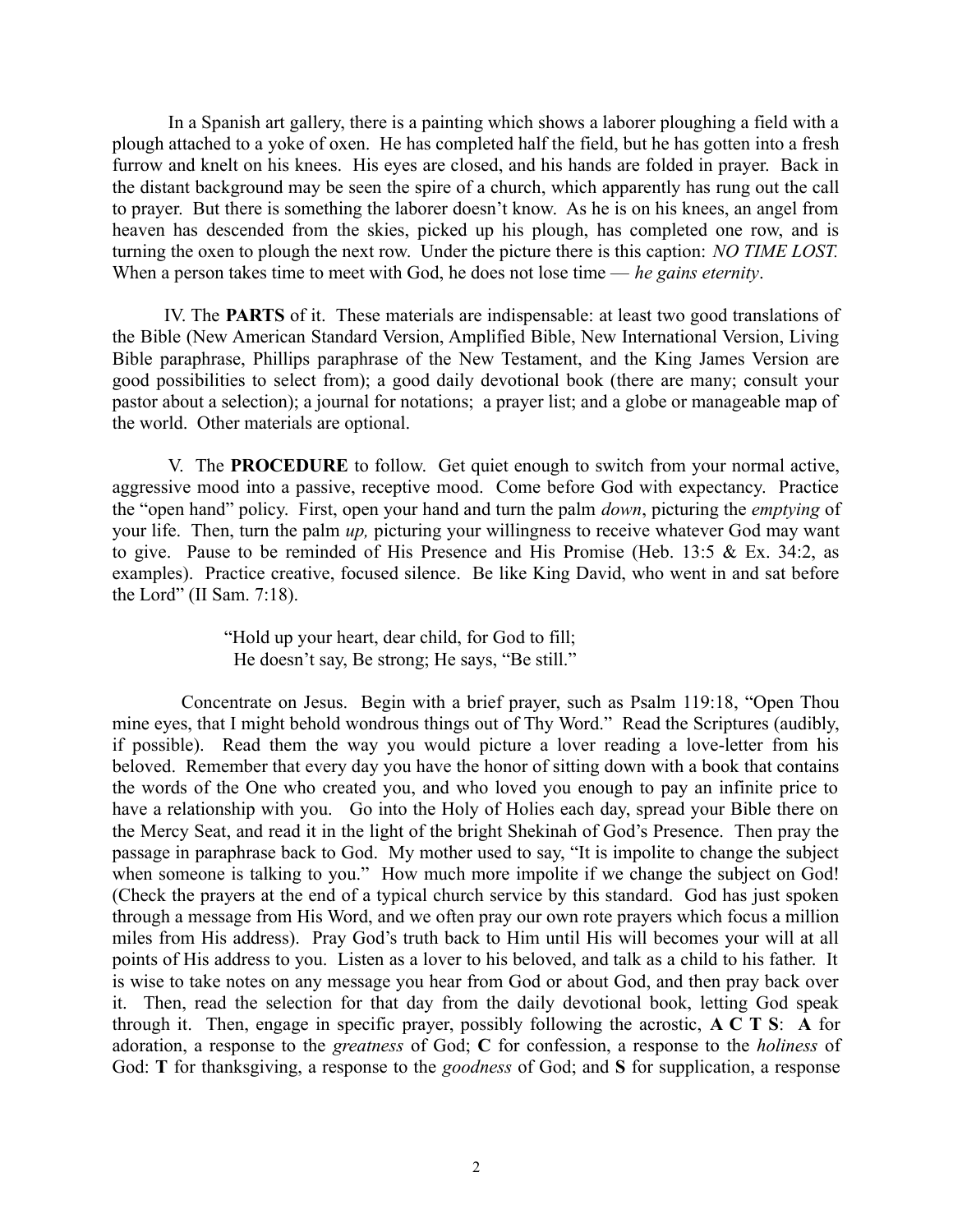to the *generosity* of God. As you conclude this time with God, ask Him to allow you to carry the awareness of His Presence and His revealed will with you all through the day.

William Blake, the puzzling poet, wrote,

"I give you the end of a golden string, Only wind it into a ball, It will lead you in at Heaven's gate, Inside Jerusalem's wall."

If Blake's poem is intended to be about salvation, then it is both false and misleading. But if it can be used as a quiet time formula, it will serve to remind us that the discipline of the quiet time is as nothing compared to the delight of its rewards.

 VI. The **PURPOSE** of it. In the burning bush story of Exodus 3, it was only after Moses "turned aside" to see this unusual sight that God revealed Himself to him. The quiet time is for the purpose of "turning aside" to meet with God. The primary purpose of the quiet time is not for gathering principles or gleaning spiritual produce, but to cultivate relationship with a Person, to have a heart occupied with Christ. It is to cultivate a spiritual romance with Him, in the truest sense of the word romance. Elizabeth O'Connor said, "We are called first of all to belong to Jesus Christ as Savior and Lord, and to keep our lives warmed at the hearth of His life." "The Bible is not as much exposure to precepts as it is an encounter with a Person." The greatest incentive to the practice of the daily quiet time is not to get your needs met; it is to look away from all else and unto Jesus (Heb. 12:2, and especially II Cor. 3:18). Spend your life mastering II Cor. 3:18, which is, to me, the greatest motto verse in the Bible in understanding the Christian life and its practical implementation.

An anointed preacher was asked by an admirer, "Where did you attend school?" The preacher answered, "I went to Mary's College." "Mary's College?" the enquirer asked. "Where is Mary's College?" "It is in the thirty-ninth verse of Luke chapter ten," the preacher replied, "which says that 'Mary sat at the feet of Jesus, and heard His word." The best theology degree in the world is gained in "Mary's College"!

There was a day in Napoleon's life in which disaffection had arisen in his men, and mutiny was threatened. Napoleon sat alone in a little room with two doors. Into one door came his men, one by one, and Napoleon clasped the hand of each and looked him full in the face for a passionate moment. The problem was over. Our Commander, Jesus, is summoning us to Himself, one by one. He wants to look us full in the face and let us feel the gentle love-pressure of His nail-pierced hand. We should envision this reality in each daily quiet time. Let each encounter with God be a time of transparent dialogue, remembering that "The Lord is with you, while you are with Him" (II Chronicles 15:2, RSV).

 VII. The **PROTECTION** of it. Remember the principle: what counts costs! You will find that the most vicious attacks of the adversary will be directed toward robbing you of your daily time with God. You may not appreciate this time fully, but Satan does! You will have to guard it fearlessly if you are to keep it. It will need to be guarded from: your own delinquencies,